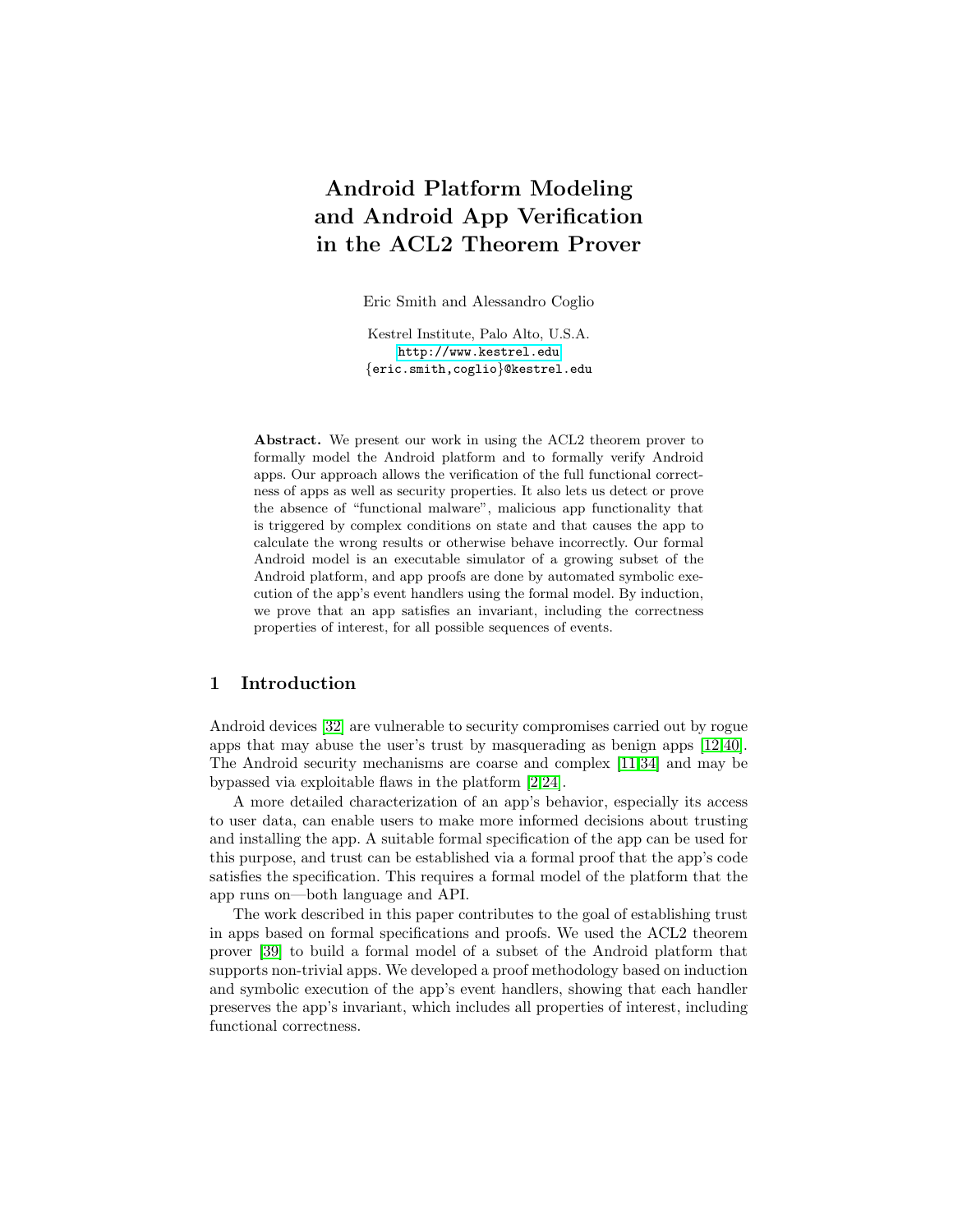We applied this proof methodology to verify the full functional correctness of a slightly simplified version of a calculator app written by others. For a version of the app that contains malware, the correctness proof fails in a way that reveals the malware. In the process of verifying the app, we also uncovered a subtle functional bug that may be representative of malware that is triggered by complex conditions on an app's state and whose malicious action is the calculation of incorrect results. This "functional malware" differs from more explicit, and potentially more easily detectable, malware that, for example, sends private user data to a remote server when the device is in a certain location at a certain time. The latter kind of malware makes API calls to test the trigger conditions and perform the malicious actions, while functional malware may not make any suspicious API calls. For example, functional malware in a navigation app could deliberately lead users off course, perhaps even directing them to dangerous places.

Our approach is sound, precise, and high-assurance, in contrast to existing approaches for vetting Android apps. Static analysis is imprecise, leading to false warnings, sometimes unsound, and cannot check arbitrary functional correctness properties. Dynamic analysis cannot cover all possible cases. Manual code inspection is not high-assurance, because hidden malicious functionality can be overlooked or misunderstood. Our approach can prove virtually any true property about an app, with high assurance. Its main disadvantage is that it requires significant user effort, but we are working to improve the automation of the proof process.

Our work makes the following contributions:

- A formal model of a non-trivial subset of the Android platform.
- A formal proof methodology for Android apps.

## <span id="page-1-0"></span>2 Background

### 2.1 Android

Most Android apps are written in Java [\[31\]](#page-18-5). Besides using a subset of the standard Java API, these apps use the Android API, which provides access to hardware devices (camera, GPS, etc.), GUI elements (buttons, text boxes, etc.), inter-app communication (e.g., to open a given URL in a web browsing app), and so on. In addition to the Java source files, an app contains other resources, which often take the form of XML files. An app's Java source code is compiled to Java Virtual Machine (JVM) bytecode [\[23\]](#page-17-2) using a standard Java compiler. The Android development tools are used to convert the JVM bytecode to Dalvik bytecode [\[32\]](#page-18-0), which is assembled with the XML and other resource files (e.g., images) into an installable app package.

An Android app is structured in terms of 'activities', each of which is a single "screen" in the app's GUI. Within an activity are various 'views'—rectangular regions of the screen that represent GUI elements, such as text boxes and buttons that can be clicked. Events in Android include click events for these views.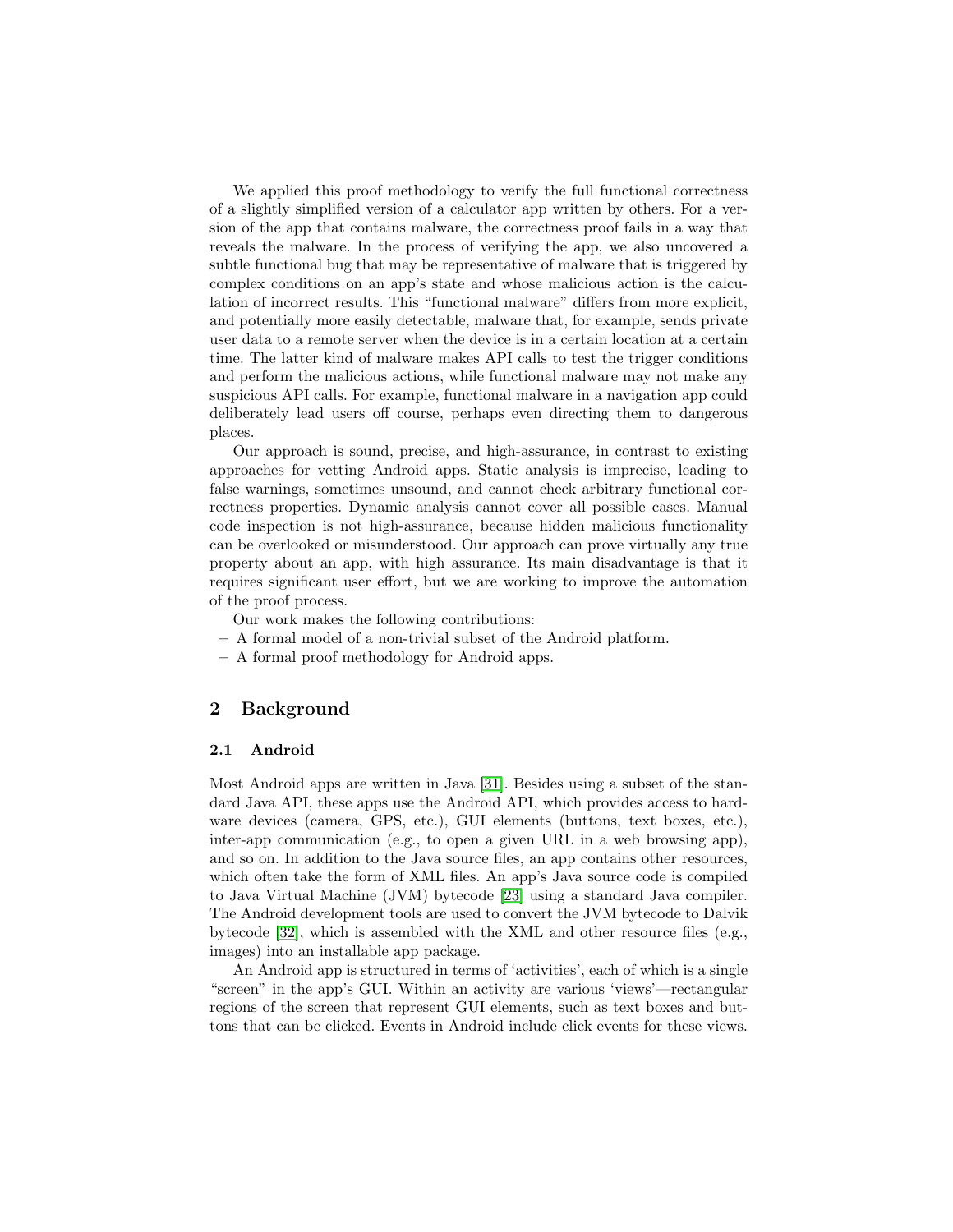An app can register listeners for such events, either statically in its layout XML or programmatically by calling setOnClickListener(). When these events occur, the Android GUI thread invokes the appropriate methods of the registered listeners. An app's XML 'manifest' indicates, among other things, the initial activity to be created when the app starts.

Android also includes lifecycle events (Create, Start, Resume, Restart, Pause, Stop, and Destroy) that can be dispatched to the app. The sequencing of these events must be consistent with the activity lifecycle state machine [\[31\]](#page-18-5) (a typical flow is: Create, Start, Resume, Pause, Stop, Destroy) but can otherwise occur at any time. For example, a Pause event may occur when another app opens in front of the current app. Apps typically implement handlers to respond to these events (e.g., to save data when the app is paused) by overriding methods of the Activity class, such as onPause().

Various entities belonging to the app are identified using numeric resource IDs. These resource IDs are defined in special classes, namely the R class ('resource' class) and its inner classes, generated by the Android development tools. For example, an XML layout entity <Button android:id="@+id/btnSeven" ...> will cause the R\$id class to contain a final static field called btnSeven whose ConstantValue attribute is some large, unpredictable number, e.g., 2131034114. In Java source code, the button object can be obtained by the method call findViewById(R.id.btnSeven), but in the bytecode only the numeric ID is present.

Android includes a permission mechanism to limit apps' access to hardware and other resources. For example, an app must possess the INTERNET permission to open network sockets and the CALL PHONE permission to initiate phone calls. An app declares, in its XML manifest, the set of permissions that it requests. When an app is about to be installed, the requested permissions are shown to the user, who decides whether to proceed with the installation, and thus grant the app all the requested permissions. This permission mechanism is coarse-grained: for instance, the INTERNET permission gives an app carte blanche to connect to any host at any time to send any data.

Malware Several kinds of malware affect Android devices [\[12,](#page-17-0)[40\]](#page-18-1). Tools like [\[16\]](#page-17-3) can be effective at detecting malware that exfiltrates private user data by (necessarily) making suspicious API calls. The mere presence of certain API calls may be suspicious, e.g., an app that opens a network connection, when the app's purported functionality does not involve the network. The presence of an API call may be legitimate, but the information that flows to the API calls may be suspicious, e.g., an app reads a user's contacts and sends them over the network, when the app's purported functionality does not include that.

A more stealthy kind of "functional malware" may not exfiltrate private user data, and instead intentionally calculate incorrect results. The severity of this kind of malware depends on how much the user relies on the app calculating correct results: it may range from an annoyance to loss of life, e.g., if a military navigation app sends a squad off-course to a dangerous place. Functional malware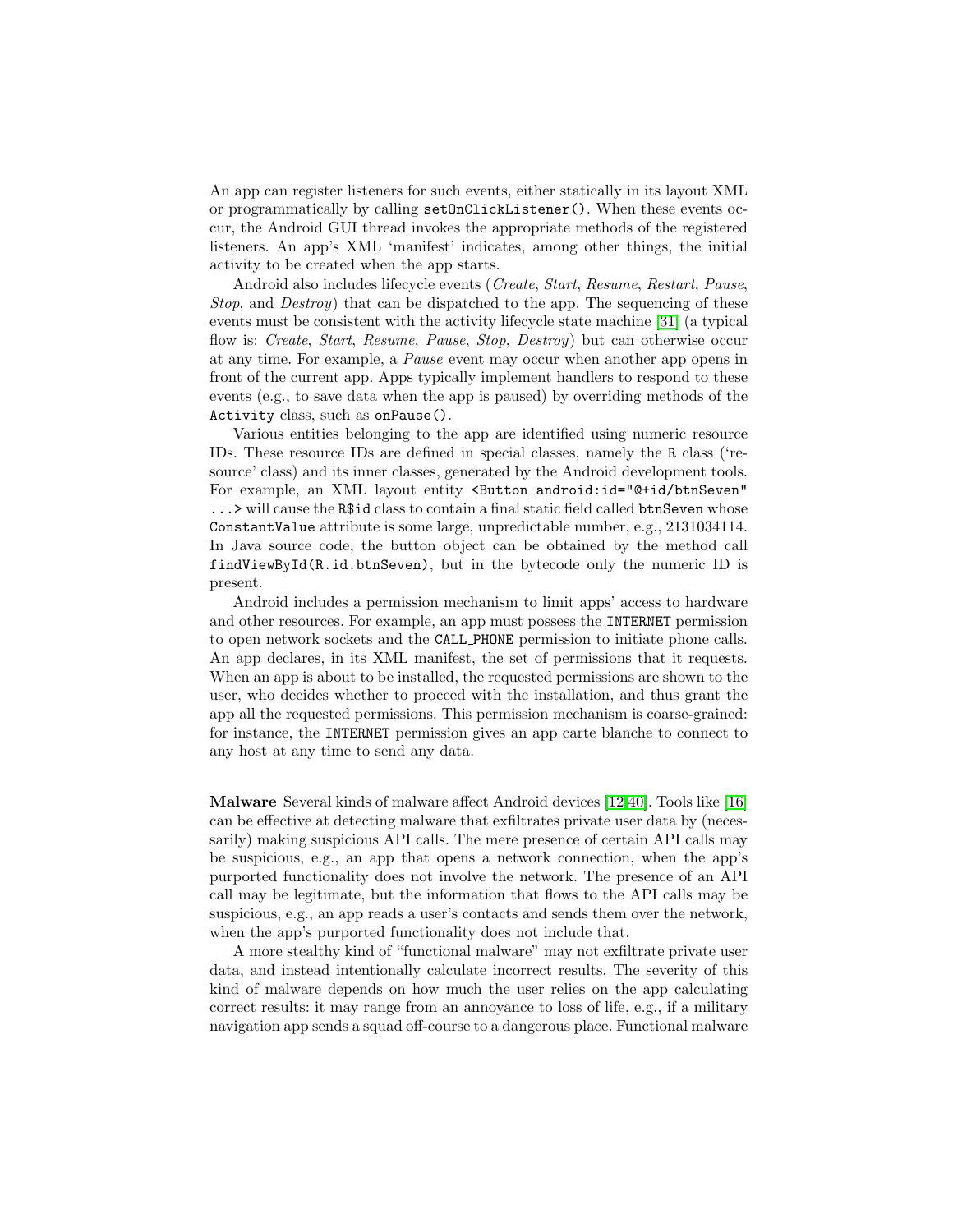may be triggered under complex conditions on an app's state variables, eluding detection via code inspection. Functional malware may involve API calls, but not necessarily suspicious ones; or it may not involve any API calls.

Unlike many other approaches, our work addresses functional malware. Of course, it also addresses inadvertent errors. The difference between functional malware and an unintentional bug is one of developer's intent; but the impact may be similar. Our app verification approach establishes functional correctness, ruling out both intentional and unintentional bugs.

## 2.2 ACL2

The ACL2 theorem prover [\[39\]](#page-18-4) consists of a first-order specification language based on side-effect-free Common Lisp and automated proof methods for reasoning about programs and models written in the language. Two strengths of ACL2 are its sophisticated term rewriter and its heuristic application of induction [\[4\]](#page-16-1). ACL2 supports reasoning about programs written in languages other than its native Common Lisp dialect via embeddings that capture the languages' semantics in terms of ACL2's native language. Below we describe how we use this approach to reason about JVM bytecode representing Android apps.

## 3 Platform Modeling

Since our motivation for modeling the Android platform is app verification, our formal model describes not the internal structure and layers of the platform stack, but the top-level interface that the platform provides to apps. This interface consists of the language that apps are written in and the API calls exchanged between apps and platform, including callbacks.

### 3.1 Formal JVM Bytecode Model

To reason about an Android app, we intercept its JVM bytecode during compilation (before Dalvik bytecode is generated). To assign semantics to this bytecode, we defined in ACL2 a formal model that is an executable interpreter of the Java Virtual Machine [\[38\]](#page-18-6). Our model is similar to the M5 model developed by J Moore and others [\[29\]](#page-18-7), but covers more features (e.g., exceptions, string interning, and class initialization). Theorems about JVM bytecode programs are expressed using this formal model; we prove that when the program of interest is executed on the model, starting from a state where certain properties hold, then certain other properties always hold on the resulting state. This follows the style pioneered in [\[27\]](#page-18-8).

While we do not consider our JVM model to be a novel contribution of this paper, we summarize its behavior here for concreteness. The state of the JVM in our model includes the Java heap, static area (where static fields are stored), and, for each thread, a call stack that includes invocation frames for each method that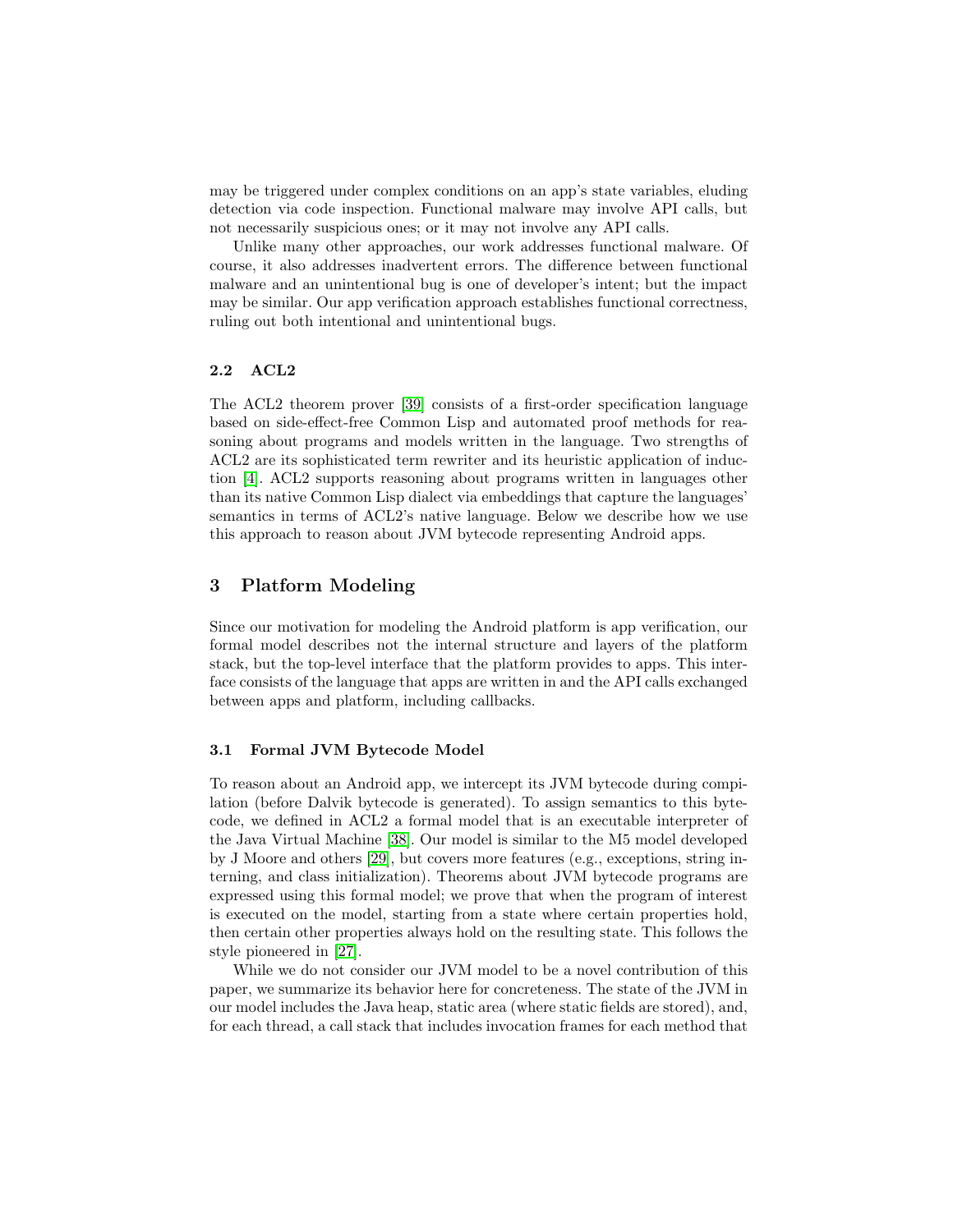the thread is currently executing. Also included are auxiliary data structures for synchronization and locking, string interning, etc.

Each JVM instruction is modeled by specifying the effect on the JVM state when that instruction is executed. For example, the iadd instruction for integer addition is modeled as follows:

```
(defun execute-IADD (th s)
(modify th s
         :pc (+ 1 (pc (top-frame th s)))
         :stack (push (bvplus 32
                               (top (pop (stack (top-frame th s))))
                               (top (stack (top-frame th s))))
                      (pop (pop (stack (top-frame th s)))))))
```
The function execute-IADD modifies the data structures of thread th in the JVM state s. In particular, it pops two operands off of the operand stack in the top invocation frame of the call stack, adds them, and pushes the sum back onto the operand stack. It then increments the program counter :  $pc$  by 1, which is the length of the iadd instruction.

To run an entire program, we repeatedly step the machine state by fetching and dispatching on the next instruction. We use ACL2's defpun utility to soundly introduce the JVM interpreter as a partial function [\[25\]](#page-18-9).

A crucial feature of our JVM model is that, in addition to running bytecode programs on concrete inputs, it can be used for symbolic execution of bytecode programs on arbitrary inputs. A typical theorem says, in essence, "When we run the JVM model on this bytecode program, for any input satisfying this predicate, the resulting state has the following properties." The symbolic execution is performed using the ACL2 rewriter to repeatedly step and simplify the state, symbolically executing one instruction at a time and building up a symbolic representation of the current state in terms of the symbolic inputs. This technique is standard in the ACL2 community. In this way, our formal JVM model captures the semantics of the JVM bytecode language and allows us to reason about the code that constitutes Android apps.

#### 3.2 Formal Android Model

We extended the formal JVM model described above to a formal model of the Android platform, capable of executing and reasoning about simple Android apps. A state in the Android model contains a JVM state and several additional Android-specific state components More precisely, our model of the Android state contains:

- A JVM state, as discussed above. This contains the persistent data used by the app, including its heap and static fields.
- The app's activity stack, including the current activity on top of the stack, and any activities that are currently paused, below the top activity.
- The set of currently allowed events (e.g., button clicks) for which the app has registered event handlers.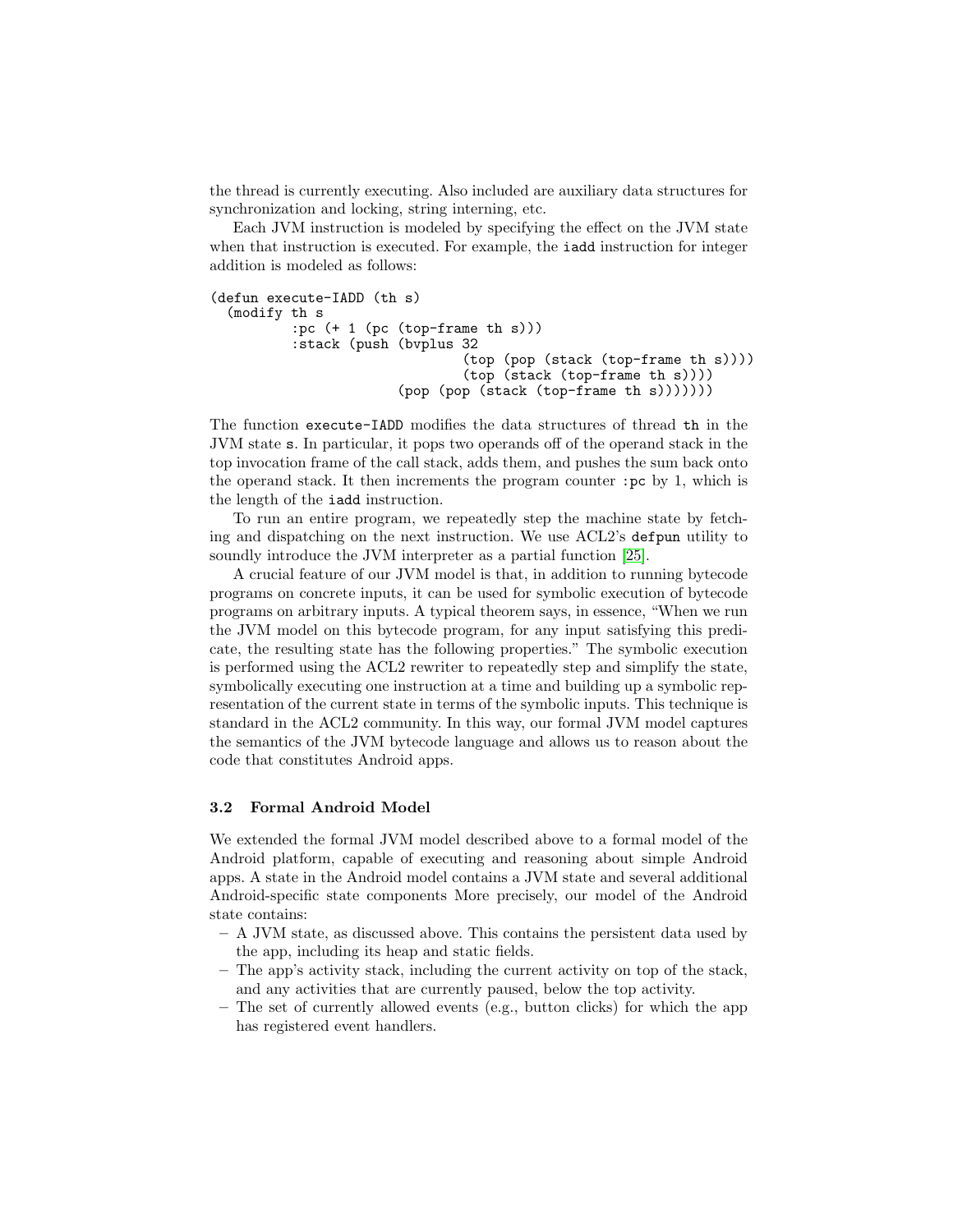- A parsed representation of the app's manifest—see Sect. [2.](#page-1-0)
- The app's layout information, parsed from the app's XML layout files and indexed by the layouts' numeric IDs. This includes information about the views (e.g., buttons) in the app's GUI and their associated event handlers (e.g., onClick listeners) and is used by our model of the setContentView() API method when it constructs the GUI for an activity.
- A map from the addresses of View objects to their listeners, used to dispatch control when handling events. A listener is a pair of a method (often, but not always, the onClick() method of some class) and an object on which to invoke the method (often this is an Activity object or an instance of an anonymous class whose sole purpose is to define the listener). This map is updated by our model of the setOnClickListener() API method.
- A map from symbolic string names of views, used in the layout XML, to the corresponding numeric resource IDs. This is used to translate events from user-meaningful form to internal form. We build this map by inspecting the names and values of the static fields of the R\$Id resource class generated when the app is built.
- A map from resource IDs to the addresses of their corresponding View objects. This is used to determine the actual objects on which to dispatch events (e.g., click events) and by our model of the findViewById() API method.
- The API call history, a ghost variable that lets us reason about the API calls that the app has (and, critically, has not) made, including a record of the event whose handler made each API call.
- The event history, a ghost variable that lets us talk about the sequence of events given to the app so far. If we are verifying that the app implements an abstract state machine, we can abstract this event history and feed it to the abstract state machine. The resulting abstract state should then be the abstraction of the machine's current concrete state. Proving that this property is preserved by all event handlers in the app is the core step of our app proof methodology described below.
- The event currently being handled, if any, so that we can record in the API history which event was being handled when the API call was made. API calls may be allowed for some events but not others. For example, a sound recorder app may be allowed to start recording only when the user presses the Record button.

Event Handling Our Android model supports running an app on a sequence of input events, by executing their event handlers in order. This can be done on a concrete sequence of events, to test an app. More importantly, it can be used for proof. We prove that, for any sequence of events, running the app's handlers for those events preserves the app's invariant. At this level, events are represented in terms that are meaningful to the user. For example, (:resume) represents the event that resumes the current activity, and (:click "myButton") represents a click of the button whose name in the layout is myButton. In order to actually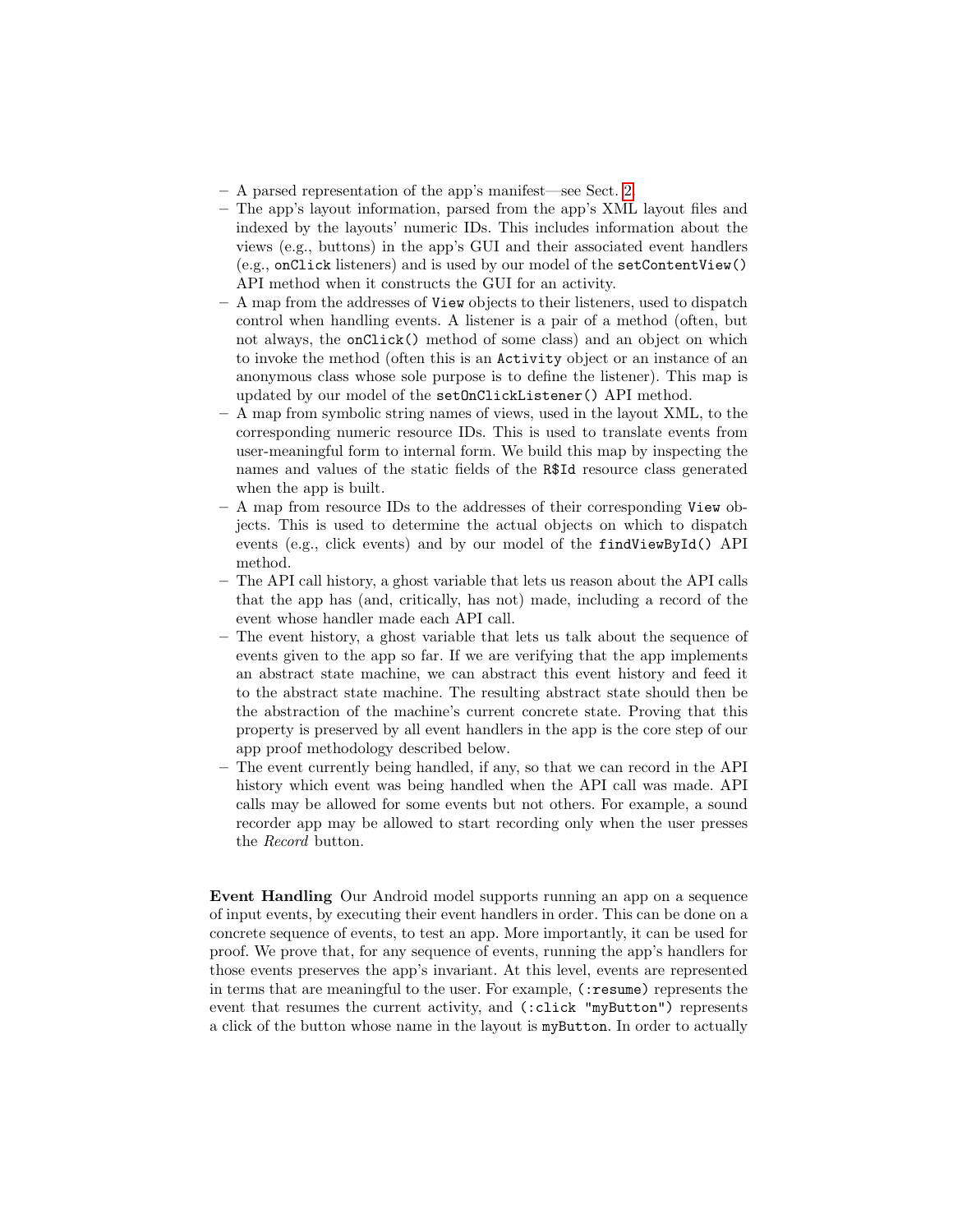handle these events, our model must determine the objects on which the handler methods should be invoked, so it first converts the events into an internal form. For lifecycle events, this adds to the event the heap address of the topmost activity object on the activity stack, giving something like (:resume 12345). Click events are internalized by mapping the symbolic name of the button to a numeric resource ID and then to the actual address of the View object with that ID, giving something like (:click 6789). Currently our model only handles lifecycle events and click events, but adding support for other events should be straightforward.

Once the event has been elaborated to internal form, we dispatch it to the appropriate handler by executing the code for the handler using the underlying JVM model. For a lifecycle event, we execute an invokevirtual instruction for the appropriate handler method (e.g., onResume()) on the given Activity object, which causes the app's onResume() handler method to run. Such methods almost always begin by calling through to the corresponding method of the parent class, e.g., super.onResume(). This causes code from the Android API implementation to run, e.g., android.app.Activity.onResume(). Our model includes special modeling for these lifecycle API calls. For example, the model for onResume() causes the onClick listeners in the resuming activity to again be added to the set of allowed events. To handle a click event, assuming it is already in internal form, we look up the onClick listener for the given View object and call the indicated method. In our model, handlers execute to completion and cannot be interrupted. This corresponds to Android's use of an app's main 'UI thread' to execute its handlers. Future work would include adding support for background services, which an app can use to offload expensive computation from its UI thread.

The sequential processing of events in our model corresponds to the way in which the Android platform internally enqueues events and delivers them to an app's unique UI thread. By proving properties over all possible event sequences, we ensure that the properties hold no matter how the Android platform enqueues and delivers the events.

Events that are not currently allowed by the app (according to the set of allowed events in the Android state) are ignored, e.g., a click on a view that has no registered onClick listeners, or an illegal lifecycle event, such as stopping an activity that has not been started. Every event is also recorded in the event history, so that the invariant can refer to the state that the app should be in, given the events seen so far.

### 3.3 Formal API Model

A major challenge in reasoning about Android apps is to properly model calls to API methods. We are following a "demand-driven" approach in which we add models of API methods as we encounter calls to them in apps that we want to verify. Some methods such as sendTextMessage() do not really need to be modeled because they affect only the external world, not the state of the app itself: we simply record them in the API history, so that we can express properties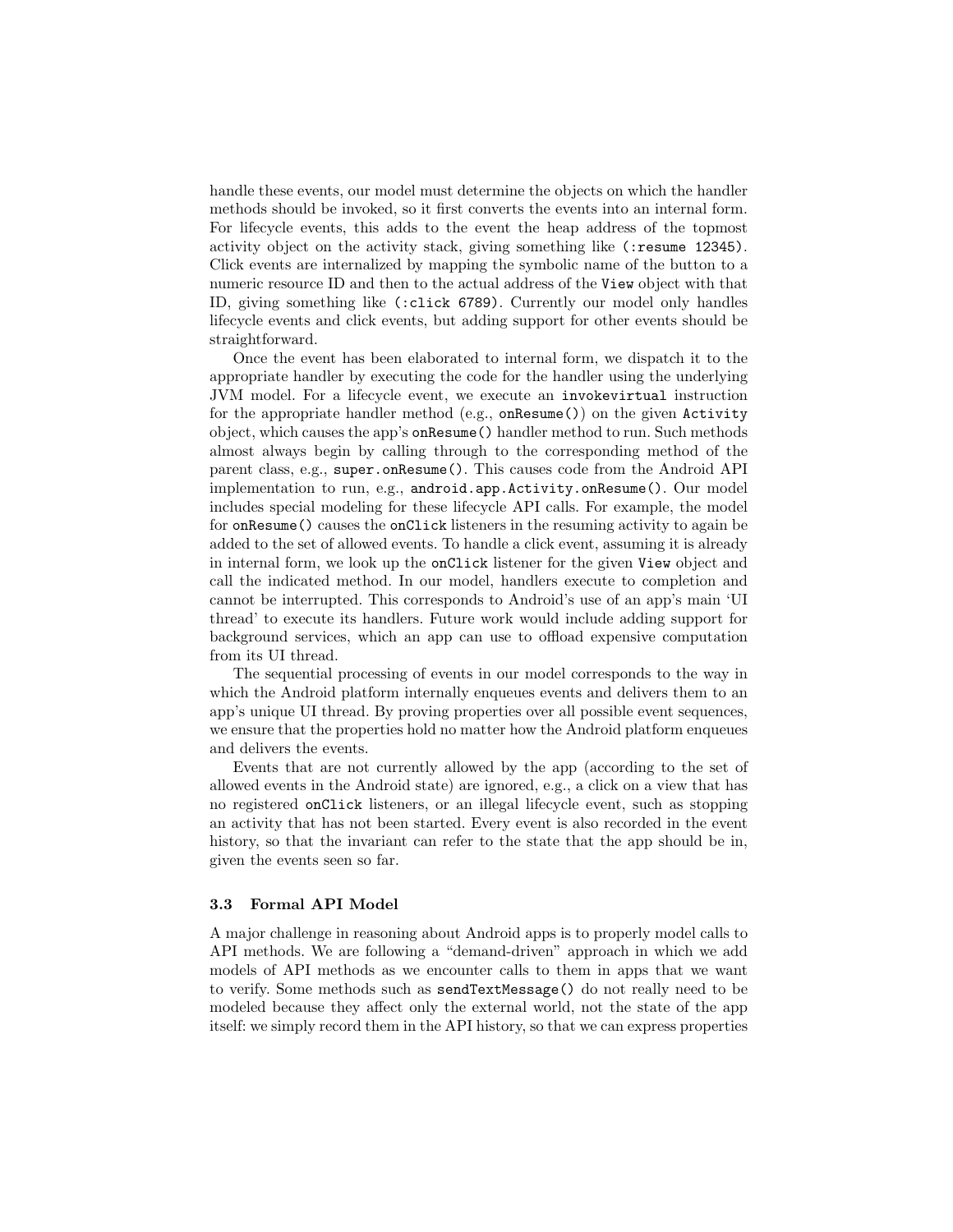such as "the app has not sent any text messages", and continue with execution. When the API call does affect the app's state, if possible we simply execute on our model the actual code of the API from the Android implementation. API calls treated this way include many calls in java.lang (e.g., dealing with Strings and Enums) and setters and getters such as Activity.setTitle() and View.isClickable(). There are situations where simply executing the API call does not work, either because the code is unavailable (e.g., native methods) or too complicated, or because it affects parts of the Android state that we model. To model such methods, we define executable ACL2 functions and include them in our Android model. Methods that are modeled in this way include setOnClickListener(), findViewById(), setContentView(), and the activity lifecycle event handlers onStart(), onResume(), etc.

Our model of running an app begins by building an initial Android state for the app (where many components, such as the API history, are initially empty) and then calling the app's onCreate() method. Further events are then handled in order.

## <span id="page-7-0"></span>4 App Verification

Our platform model provides a formal semantics for non-trivial Android apps. This allows us to formally prove that apps satisfy their functional specifications, which implies the absence of the kind of functional malware discussed in Sect. [1.](#page-0-0)

Our methodology is based on formulating an invariant for the app: a predicate over states of the Android model that is preserved as the app runs. The invariant characterizes correct behavior, often using an abstraction to a high-level state machine, and also makes many Android-specific assertions, such as specifying the set of currently active event listeners. Each event is proved to preserve the invariant, using the ACL2 rewriter to perform symbolic execution, as described below. Failed proofs may require the invariant to be strengthened. Once an inductively-strong invariant is obtained, an induction over event sequences establishes that the invariant holds for all possible event sequences. This section discusses the app verification process in more detail, using the running example of verifying a calculator app.

#### 4.1 Calculator App

The Red Team of the DARPA APAC Program [\[9\]](#page-17-4) developed several apps, including a calculator that applies the four arithmetic operations to floating-point numbers. Since our JVM bytecode model does not include floating-point numbers yet, we modified the app to operate on integers instead, using Java's normal modular arithmetic. We also slightly simplified the GUI of the app to not use features that are currently not covered by our model. The malware in the app replaces the running result with a random number under certain conditions described later, but we simplified it to return a fixed result of 88888888 instead, because we do not yet model random numbers. These simplifications do not fundamentally change the structure of the app.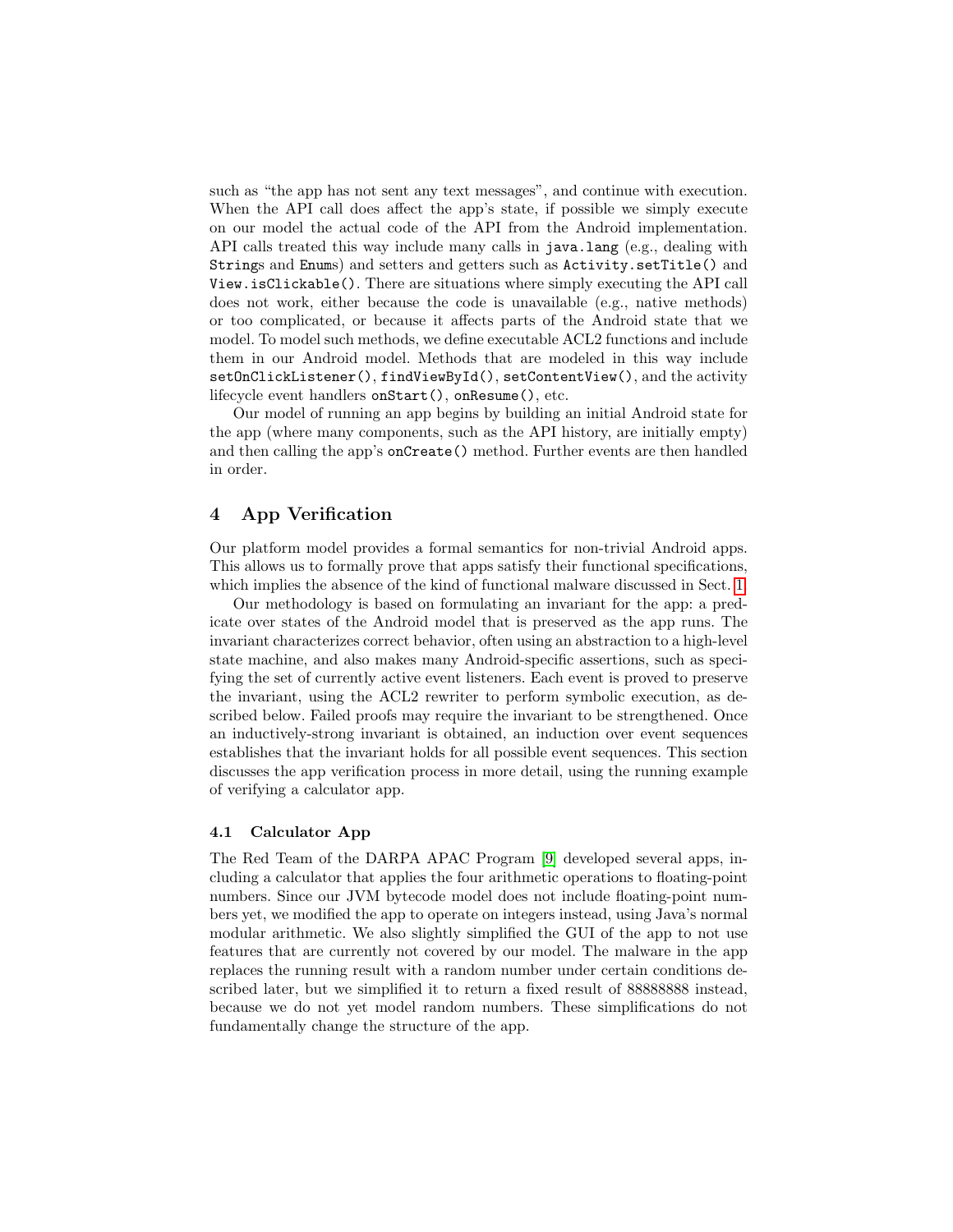#### <span id="page-8-0"></span>4.2 Representation

Our Android model includes a parser, written in ACL2, that turns an app's JVM bytecode class files and XML files into an S-expression-based ACL2 representation usable by our platform model.

A parsed app, with the platform underneath, forms a state machine. The initial state  $S_0$  is defined by our model of app initialization discussed above. Each transition is triggered by a platform-initiated event (e.g., pause app, resume app) or a user-initiated event (e.g., click a button). The deterministic transition function T maps an input event E and a state S to the next state  $T(E, S)$ ; it is lifted to sequences of events by defining  $T^*(E_1, \ldots, E_n), S) = T(E_n, \ldots T(E_1, S) \ldots),$ and  $T^*(\epsilon, S) = S$ , where  $\epsilon$  is the empty sequence. Our platform model currently supports a single app (state machine) at a time, but can be extended to support multiple apps.

For the calculator app, the state machine has an input event for each calculator button (0 1 2 3 4 5 6 7 8 9 + -  $*/ = C$ ) and each app lifecycle event. The state includes a TextView GUI object whose content is the string shown on the calculator display. The main correctness theorem for the app says that the contents of the display are always correct, given the sequence of input events supplied to the app so far. We defined an output function  $O$  that maps a state S to this display string  $O(S)$ . Different output functions could be defined for different apps, each extracting from the state the app-specific observables of interest.

### <span id="page-8-1"></span>4.3 Specification

The execution of the parsed app on the platform model corresponds to a low-level state machine whose states are states of our Android model, as described above, and whose transitions are expressed in terms of the execution of JVM bytecode and API calls. Often a functional specification for an app is naturally expressed as a higher-level state machine, whose states and transitions are defined in useroriented terms rather than code-oriented terms. The correctness of the code with respect to the specification can then be expressed as a simulation [\[28\]](#page-18-10) of the high-level machine by the low-level machine.

A state machine specification for the calculator app is sketched in Fig. [1.](#page-9-0) Each state has a name (in bold, e.g., value) and one or more state variables (in italics, e.g.,  $val$ ); the underlined state variable is the one shown on the calculator display. In each state, val is the latest result, which is 0 when the calculator starts or when C (clear) is entered. In value-op and value-op-value, op is the latest operator entered. In value-op-value, entering = or an operator  $op'$ combines val<sub>2</sub> with val by applying  $op$ , completing the pending operation and replacing the latest result; if  $op'$  was entered, it becomes the latest operator. Figure [1](#page-9-0) does not show the expressions assigned to state variables when transitions are taken, e.g., a digit transition from value-op-value to value-op-value assigns  $10 \times val2 + digit$  to val2. Exploiting that 0 is identity for addition,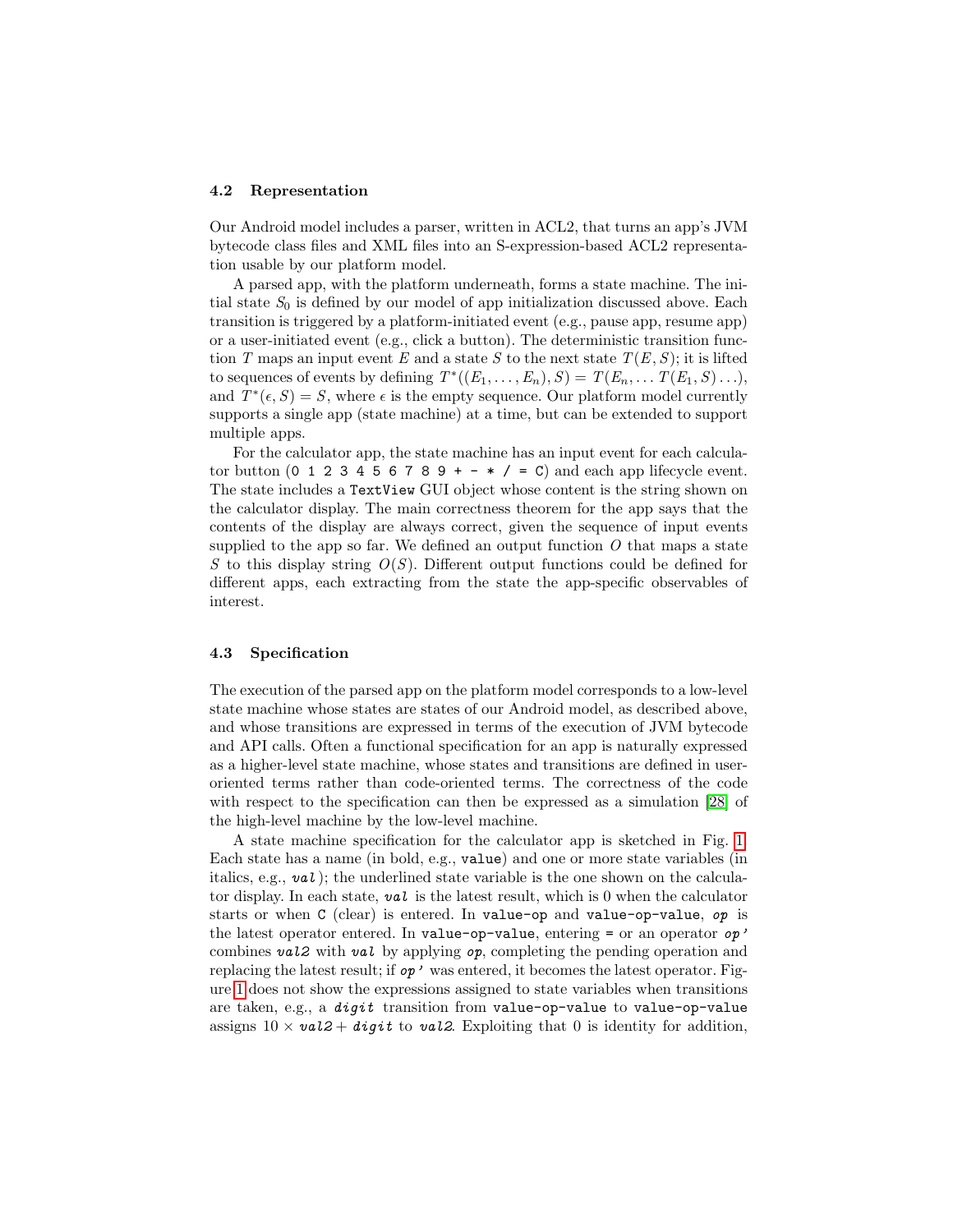entering a *digit* in value sets val to 0, op to +, and val2 to digit, as if there were a pending  $0 + \ldots$  operation.

We formalized this state machine specification in ACL2. The formalization includes a constant  $s_0$  for the initial state, a deterministic transition function t that maps an input event e and a state s to the next state  $t(e, s)$  (and is lifted to  $t^*$  over sequences of events, analogous to  $T^*$  above), and an output function  $\alpha$  that maps a state s to the content of the calculator display  $o(s)$ .



<span id="page-9-0"></span>Fig. 1. A state machine specification for the calculator app

#### <span id="page-9-1"></span>4.4 Invariants and Proofs

Often the simulation relation between a low-level and a high-level state machine is defined as an abstraction function [\[18\]](#page-17-5) from the low-level inputs and states to the high-level inputs and states. For the calculator app, the abstraction function  $\alpha$  maps each calculator button press event to the corresponding input in Fig. [1](#page-9-0) and each app lifecycle event to no input in Fig. [1;](#page-9-0) it also maps each app/platform state to a state in Fig. [1.](#page-9-0)

In our Android platform model, the app/platform state  $S$  includes the history of input events. Thus, given an abstraction function to a high-level state machine specification, the correctness of the app with respect to the specification can be expressed as a predicate over the low-level app/platform states. Intuitively, the app's invariant says that the app is in fact in the state that it should be in, given the sequence of inputs seen so far. If  $H(S)$  is the history of input events in S, the predicate is  $\Omega(S) \equiv [O(S) = o(t^*(\alpha^*(H(S)), s_0))]$ , i.e., the observable outputs that result from executing the app's code on the inputs  $H(S)$ , which take the initial state  $S_0$  to S, are the same that result from running the high-level state machine on the corresponding abstract inputs  $\alpha^*(H(S))$ , where  $\alpha^*$  is the homomorphic lifting of  $\alpha$  from events to event sequences. If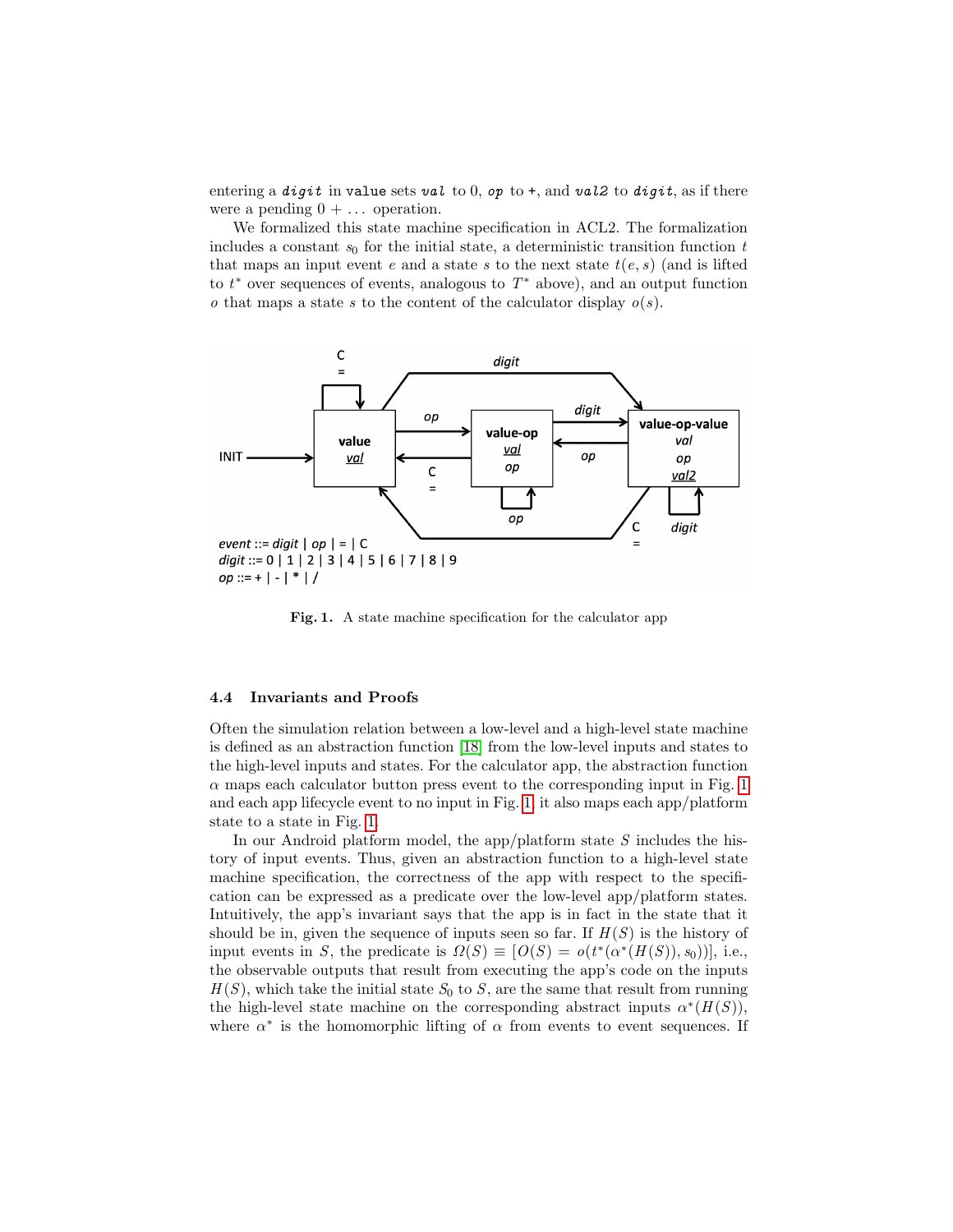$\Omega$  includes all the states S reachable from  $S_0$ , i.e., if  $\Omega(T^*((E_1,\ldots,E_n),S_0))$ holds for every event sequence  $E_1, \ldots, E_n$ , then the app's code is observationally equivalent to the specification, i.e., it yields the same outputs for the same inputs. For the calculator app, the code is observationally equivalent to Fig. [1.](#page-9-0)  $\Omega(T^*((E_1,\ldots,E_n),S_0))$  is provable by induction if  $\Omega$  is an invariant, i.e., if  $\Omega$ holds on the initial state (base case:  $\Omega(S_0)$ ) and is preserved by each transition (induction step:  $\Omega(S) \implies \Omega(T(E, S))$ ). Since  $\Omega$  alone does not provide a sufficiently strong induction hypothesis, the following invariants are defined, and proved together:

- 1. A stronger correctness predicate that involves not only outputs (the calculator display) but also states:  $\Sigma(S) \equiv [\alpha(S) = t^*(\alpha^*(H(S)), s_0) \wedge O(S) =$  $o(\alpha(S))$ , from which the weaker  $\Omega(S)$  is easily proved. While  $\alpha$ , t, and  $S_0$ are specific to the app under verification,  $\Sigma$  has the same form for every app whose specification is a state machine with an abstraction function, e.g., the calculator app.
- 2. Code-level predicates on the app's state, e.g., that a Java int field is never negative or is always within a certain range. Formulating these predicates requires an understanding of the app's code, but failed proof attempts in ACL2 often suggest them.
- 3. Platform-level structural predicates about the Java heap containing the objects that form the app under verification, the Android GUI objects being consistent with the XML files, Java fields having values of the right types, and so on. These constraints are largely boilerplate and we believe that they could be automatically generated at the same time as the app is parsed into its ACL2 representation. For the calculator, we manually defined several predicates of this kind, because their automatic generation is not implemented yet.

Once a sufficiently strong invariant has been defined, proving its establishment in the initial state and preservation by each transition can be carried out by symbolic execution using the ACL2 rewriter. To prove preservation, we start with an arbitrary Android state assumed to satisfy the invariant. We then show that the execution of an arbitrary event results in a state that still satisfies the invariant. The proof naturally splits into cases for each possible allowed event (disallowed events have no effect on the state), and we usually prove each event separately. Some application-specific rewrite rules are often needed (e.g., rules about bit-vector math for the calculator app), and the proofs also use our growing library of rewrite rules about the Android model itself. Otherwise, proofs for simple apps are largely automatic; for the calculator app, the proof corresponding to each button click event is a single line of ACL2 code that invokes our tactic called def-event-proof. This tactic unfolds the application of the invariant to the initial state (to expose necessary assumptions for symbolic execution), performs the symbolic execution, often resulting in several cases, and finally, in each case, unfolds the invariant applied to the final state and simplifies the result. In successful proofs, everything simplifies to 'true'.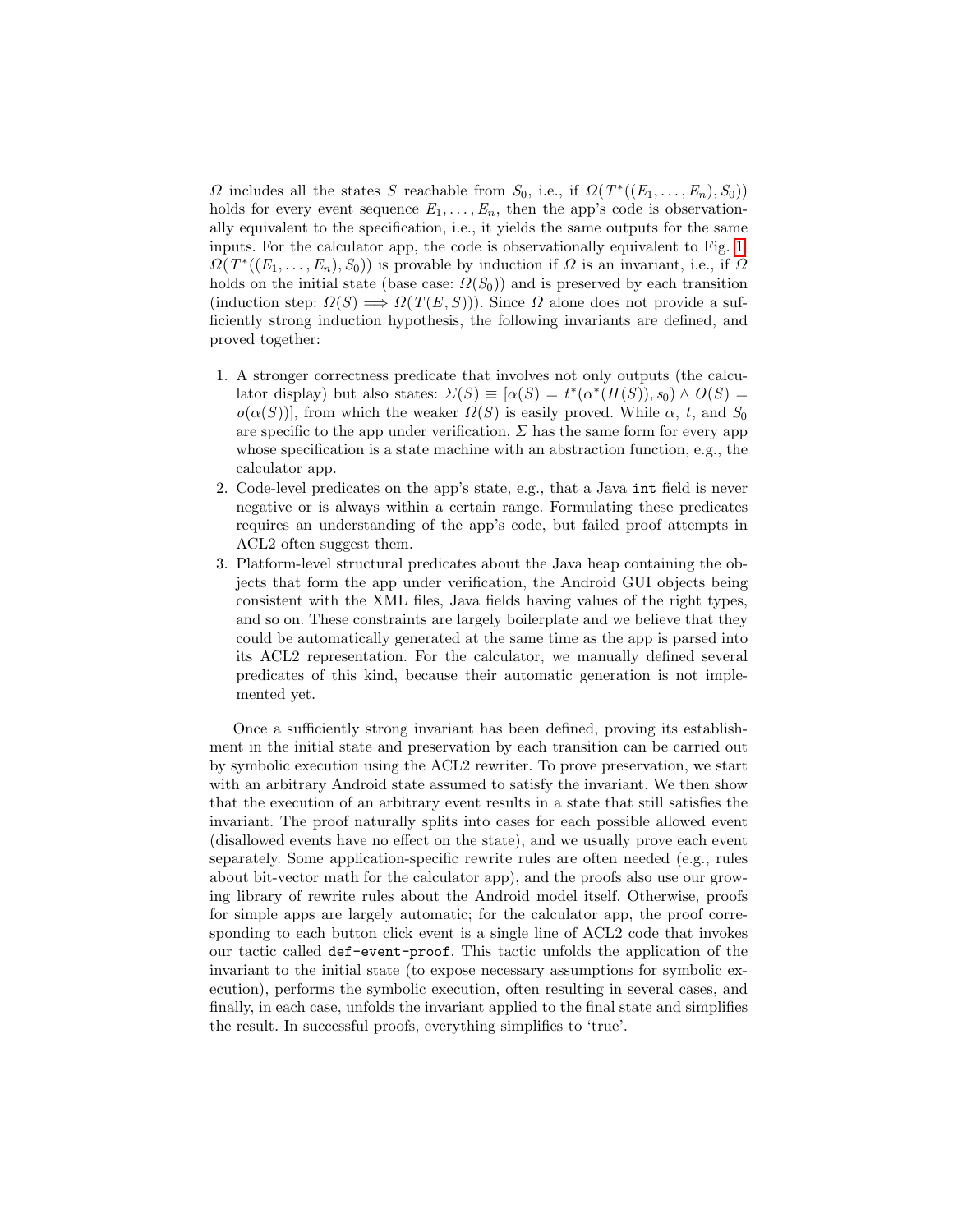A key intermediate formula that arises in the proof of the preservation of the invariant is  $\alpha(T(E, S)) = t(\alpha(E), \alpha(S))$ , i.e., each low-level transition has a corresponding high-level transition—a typical commuting diagram in simulation. If an app's code has no loops (as is the case for the calculator app), ACL2 can automatically prove the invariant's establishment and preservation, provided that an appropriate set of rewrite rules is enabled. The absence of loops is not so uncommon in simple Android apps, where the platform already provides a GUI loop that reads inputs and invokes app code to process them. Verifying apps whose event handlers contain loops is future work and will likely involve formulating and proving appropriate loop invariants;  $\Sigma$  and the other invariants discussed above apply to the platform GUI loop.

We found it convenient to verify the calculator app in two stages. We defined an intermediate state machine whose structure closely resembles the Java code, but without involving any Java or Android concepts. Its states are records whose components correspond to the app's Java fields, and its transitions are defined in terms of record component updates that correspond to the Java code. This intermediate state machine is an abstraction of the code in the ACL2 logic, which in particular does not involve the platform-level structural invariants discussed above. It may be possible to obtain this intermediate machine automatically, using the techniques in [\[38\]](#page-18-6). We prove that the app's code simulates the intermediate machine and that the intermediate machine simulates the high-level machine. The two theorems are composed to obtain a proof of correctness of the calculator app with respect to Fig. [1.](#page-9-0)

#### 4.5 Malware Discovery

The calculator app keeps a count of the operations performed since the last = was entered (or since the app started), e.g., after entering  $\dots$  = 1 + 2  $*$ 3 the count is 2. The malware (in our simplified version of) the app replaces the running result with 88888888 when the count reaches 3. This is functional malware, which does not involve API calls.

We attempted to prove that the calculator app with malware satisfies the specification in Fig. [1.](#page-9-0) As it should, the verification fails. The output from the failed ACL2 proof exposes the malware: a proof subgoal that cannot proved is that when the operation count is 3, the correct running result is 88888888. In general, failed proof subgoals can expose the conditions that trigger an app's malware and the malicious computations that violate the functional specification.

This is a very simple example of functional malware, which is also fairly easy to detect by the user. However, it is suggestive of more serious, and hard to detect, kinds of functional malware. An example is a military navigation app whose intentional miscalculations send a squad off-course to a dangerous place.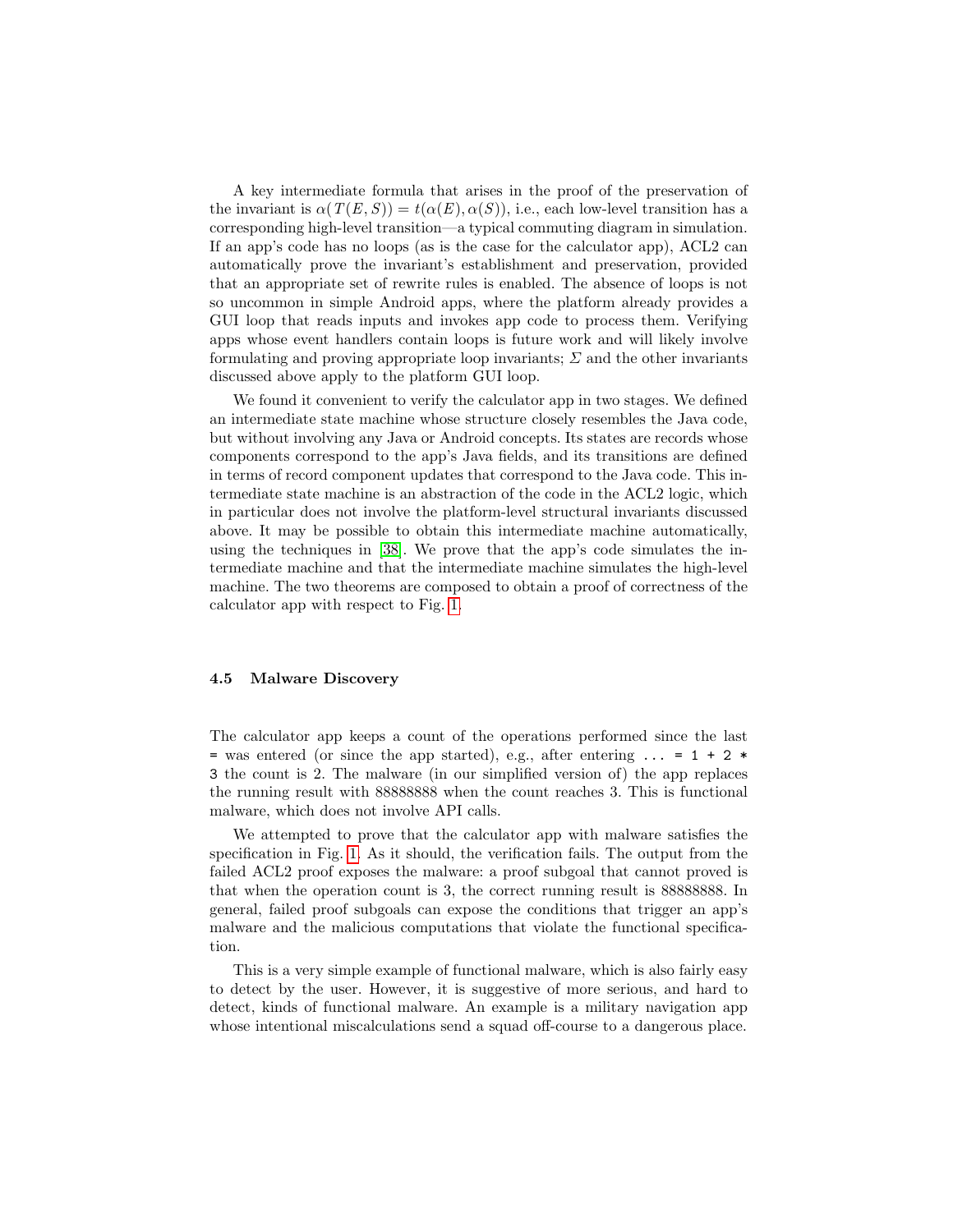#### 4.6 Functional Bugs

After manually removing the malware from the calculator app, we found two functional bugs in the app that prevented a successful proof. The bugs are also present in the original, unsimplified version.

The operation count is stored in a Java int, which wraps around and becomes negative if  $2^{31}$  operations are entered without entering  $\epsilon$ . Since the condition under which the display is updated includes that the count is larger than 1, the display stops updating as the count becomes negative (until it wraps around again to become positive). Since it is impractical to enter  $2^{31}$  operations, this bug has arguably only theoretical significance (some may argue that it is in fact not a bug). Nonetheless, we fixed this bug in the app code.

The other bug may occur in practice: under certain easily achievable conditions, the display is not updated to show the running result. For example, starting the calculator and entering - 1 2 3 4 5 + shows 12345 instead of −12345 on the display (the + should show the partial result  $0 - 12345$ , where 0 is the initial display). The details of this bug are unimportant, but are caused by what we regard as an unnecessarily complicated implementation of the calculator: this bug eluded our manual code inspection. While this bug was not malware planted by the Red Team, and is not earth-shattering in its significance, it may be representative of functional malware where a cleverly crafted, non-straightforward implementation may sometimes produce an incorrect result under conditions that cannot be easily detected by manual inspection. After fixing this last bug, we proved the correctness of the app with respect to Fig. [1.](#page-9-0)

## 5 Related Work

In [\[26\]](#page-18-11), JML [\[20\]](#page-17-6) is used to specify contracts for API and application methods, and the KeY theorem prover [\[21\]](#page-17-7), which is based on dynamic logic [\[17\]](#page-17-8), is used to verify that the Java code of those methods satisfies the contracts. Our formal model of the Android API is more comprehensive, e.g., we model callbacks, which are not modeled in [\[26\]](#page-18-11). The app specifications in [26] consist of contracts for various app methods, which are implicitly informally "composed" into an overarching correctness argument for the apps. In contrast, our app verification is carried out with respect to an explicit overarching app specification expressed in user-oriented terms (not code-oriented terms like contracts). The translator from Java/JML to KeY in [\[26\]](#page-18-11) embodies the dynamic logic semantics of Java and JML and is thus a critical component of that approach; in our approach, all the semantics is explicated in ACL2.

In [\[19\]](#page-17-9), a pencil-and-paper concrete and symbolic operational semantics for Dalvik and for a few Android API methods is defined, and used as the foundation to implement a symbolic executor of Android apps. The symbolic executor is connected to an SMT solver. The tool is shown to infer the conditions under which an example app performs certain privileged actions. Our approach also uses symbolic execution, but our semantics is mechanized inside a theorem prover, and we use ACL2's rewriter for symbolic execution. It is not clear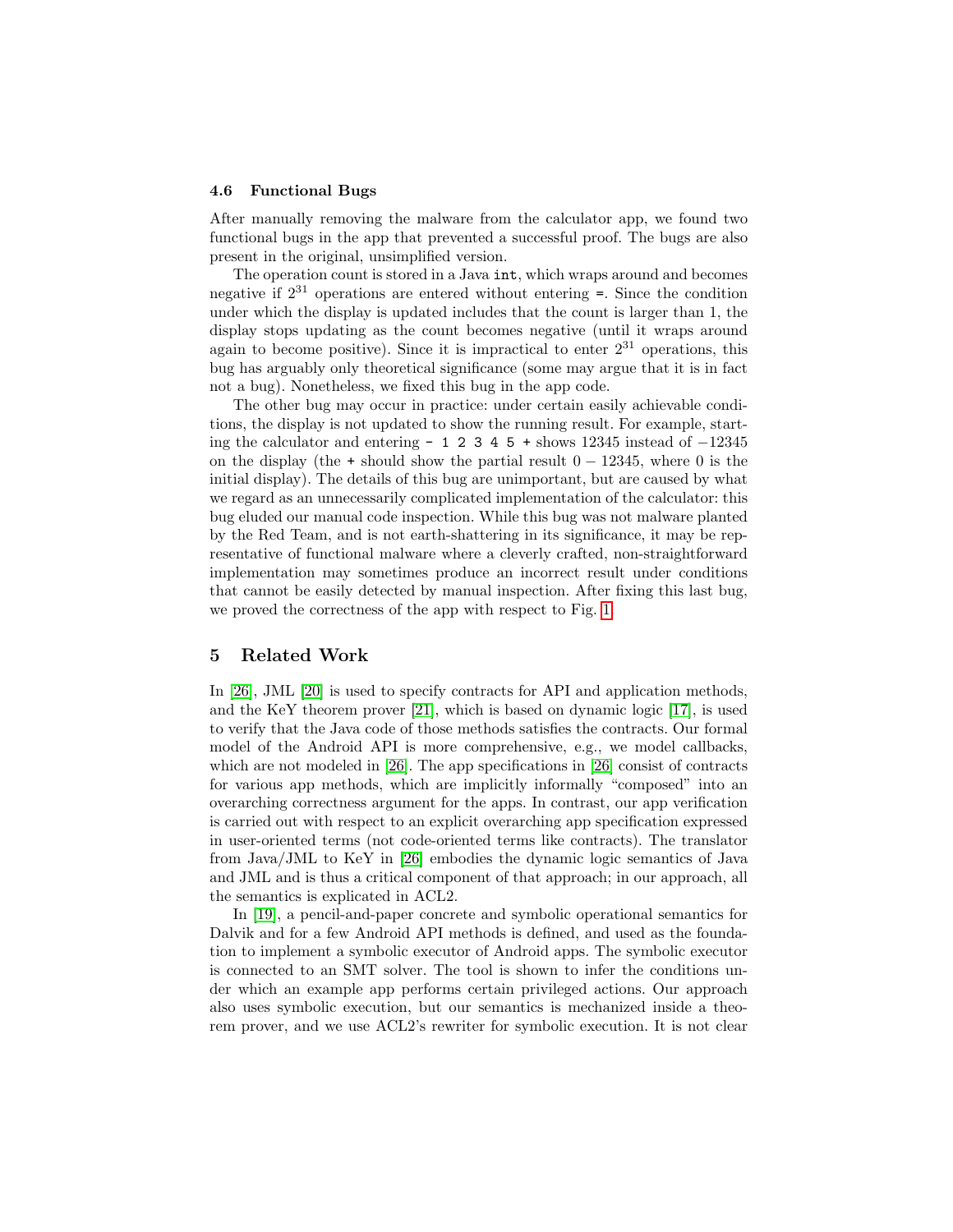whether their approach can verify the full functional correctness of apps, due to the use of an SMT solver rather than a more general (but likely less automatic) theorem prover such as ACL2.

In [\[33\]](#page-18-12), a pencil-and-paper operational semantics for a few Dalvik instructions and a few Android API methods is defined, and a progress property is proved. The paper mentions work in progress on a symbolic executor, but no app verification results are reported. Our Android model is mechanized inside a theorem prover and covers more features of the Android platform.

Other formal models of the Android platform [\[1,](#page-16-2)[5,](#page-17-10)[13,](#page-17-11)[36\]](#page-18-13) are more abstract than ours, focused on security aspects and properties. These formal models are in a sense complementary to ours: it should be possible to formalize abstraction mappings from our model to those models, ensuring that the security properties of the more abstract models apply to the more concrete model.

Static analysis of app code to help detect malware (e.g., [\[7,](#page-17-12)[14,](#page-17-13)[16\]](#page-17-3)) is complementary to our approach. It is more automated (e.g., no functional specification is needed) but less precise; it cannot prove deep properties like functional correctness.

In [\[6\]](#page-17-14), post-conditions of API method calls are calculated from pre-conditions via an algorithm that processes propositional formulas. It may be possible to use our API model and the ACL2 theorem prover for that purpose, which may lead to higher precision in the malware detection tool described in that paper.

Proposals to improve the Android security mechanisms (e.g., [\[10,](#page-17-15)[30,](#page-18-14)[37\]](#page-18-15)) or to add on-device virtualization (e.g., [\[22\]](#page-17-16)) require extensions to the platform, which the developers of all the fragmented versions of Android would have to agree on. If implemented, these extensions may prevent certain classes of malware, but not the kind of functional malware that our approach addresses.

Collecting data at run time and analyzing it to detect malware patterns (e.g., [\[35\]](#page-18-16)) is likely to be more automatic than our approach but may allow malware to execute before it is detected. It also may raise privacy concerns if the analysis is performed off-device.

Dynamic analysis in off-device sandboxes prior to deployment (e.g., [\[3\]](#page-16-3)) has similar coverage limitations as conventional testing. In addition, some malware may detect when it is being run in an emulator and behave differently than when it is run on a device.

Automatically transforming app code to enforce security policies (e.g., [\[41\]](#page-18-17)) may affect performance and potentially functionality and may not be agreeable to app developers. This approach may thwart certain classes of malware, but not the kind of functional malware that our approach addresses.

## 6 Takeaways

App Verification Methodology Many aspects of the app verification work described in Sect. [4](#page-7-0) are not specific to the calculator app. We expect that the same proof methodology can apply to a large class of apps: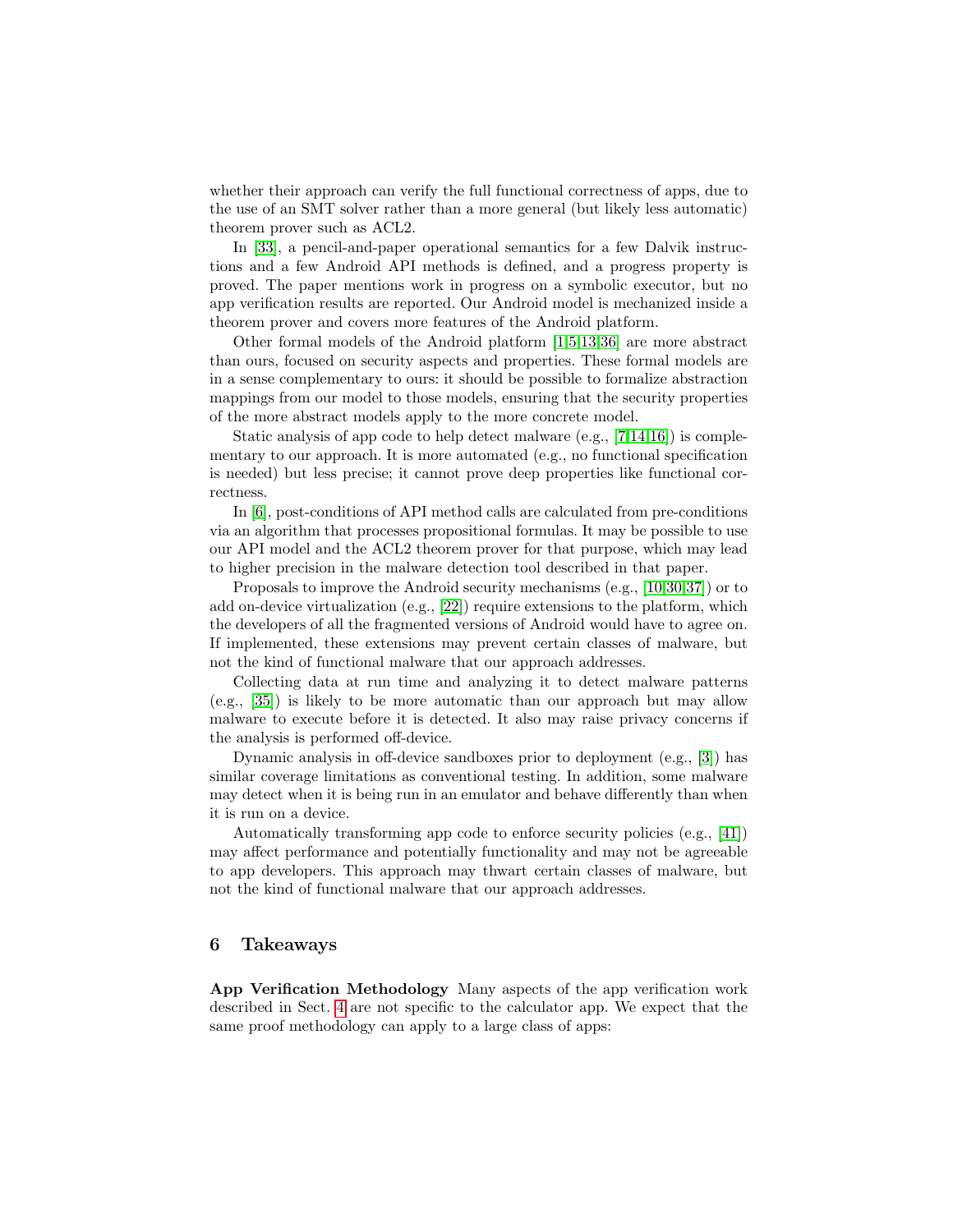- Automatically parse the app's code and XML files into a deeply embedded representation inside the theorem prover, obtaining a low-level state machine based on the formal semantics of the JVM and of the Android platform, as in Sect. [4.2.](#page-8-0)
- Formalize the app's specification as a high-level state machine, expressed in user-oriented terms (not in internal Android-oriented terms), as in Sect. [4.3.](#page-8-1)
- Define an abstraction function from the low-level state machine to the highlevel state machine, as in Sect. [4.4.](#page-9-1)
- Formulate a sufficiently strong state invariant on the low-level state machine (like  $\Sigma$  in Sect. [4.4\)](#page-9-1) that implies the desired relation between the highlevel state machine and the low-level state machine (like Ω in Sect. [4.4\)](#page-9-1). The invariant includes not only simulation conditions, but also code-level invariants and platform-level invariants, as explained in Sect. [4.4.](#page-9-1)
- Use symbolic execution to prove that the low-level state machine's invariant is established by initialization and preserved by each event.
- If convenient, formalize intermediate state machines (between the low-level one and the high-level one), staging the abstraction functions accordingly. Prove simulations of each machine by the one immediately below it, and finally compose the simulation theorems into one overarching simulation of the high-level state machine by the low-level state machine. As mentioned in Sect. [4.4,](#page-9-1) for the calculator app we used an intermediate state machine.

**State Invariants vs. Trace Invariants** By keeping suitable history  $(e.g.,)$ the sequence of events processed so far) in our model of the Android state, we are able to express properties of interest (such as  $\Sigma$  and  $\Omega$  in Sect. [4.4\)](#page-9-1) as state invariants instead of more complex trace invariants, which involve multiple successive states of execution.

Iterative Invariant Strengthening It may be difficult to formulate a sufficiently strong invariant in one attempt. The first attempt typically results in an invariant that is too weak. However, the failed proof output from ACL2 often readily suggests how to strengthen the invariant. The failed proof output consists of one or more proof subgoals, each consisting of a number of hypotheses and a conclusion. When these hypotheses express some impossible condition (e.g., that an integer variable is outside it possible range of values), the invariant must be strengthened to exclude that impossible condition (e.g., the range of the variable must be part of the invariant). Several iterations may be needed before reaching a sufficiently strong invariant.

Bugs Uncovered by Failed Proof Attempts Bugs in the app (i.e., the fact that the app does not satisfy the specification) are often exposed by failed proof attempts. In some cases, the hypotheses of a failed proof subgoal, when they do not correspond to an impossible situation (i.e., the failed proof is not due to the invariant being too weak), reveal corner cases in which the invariant is broken.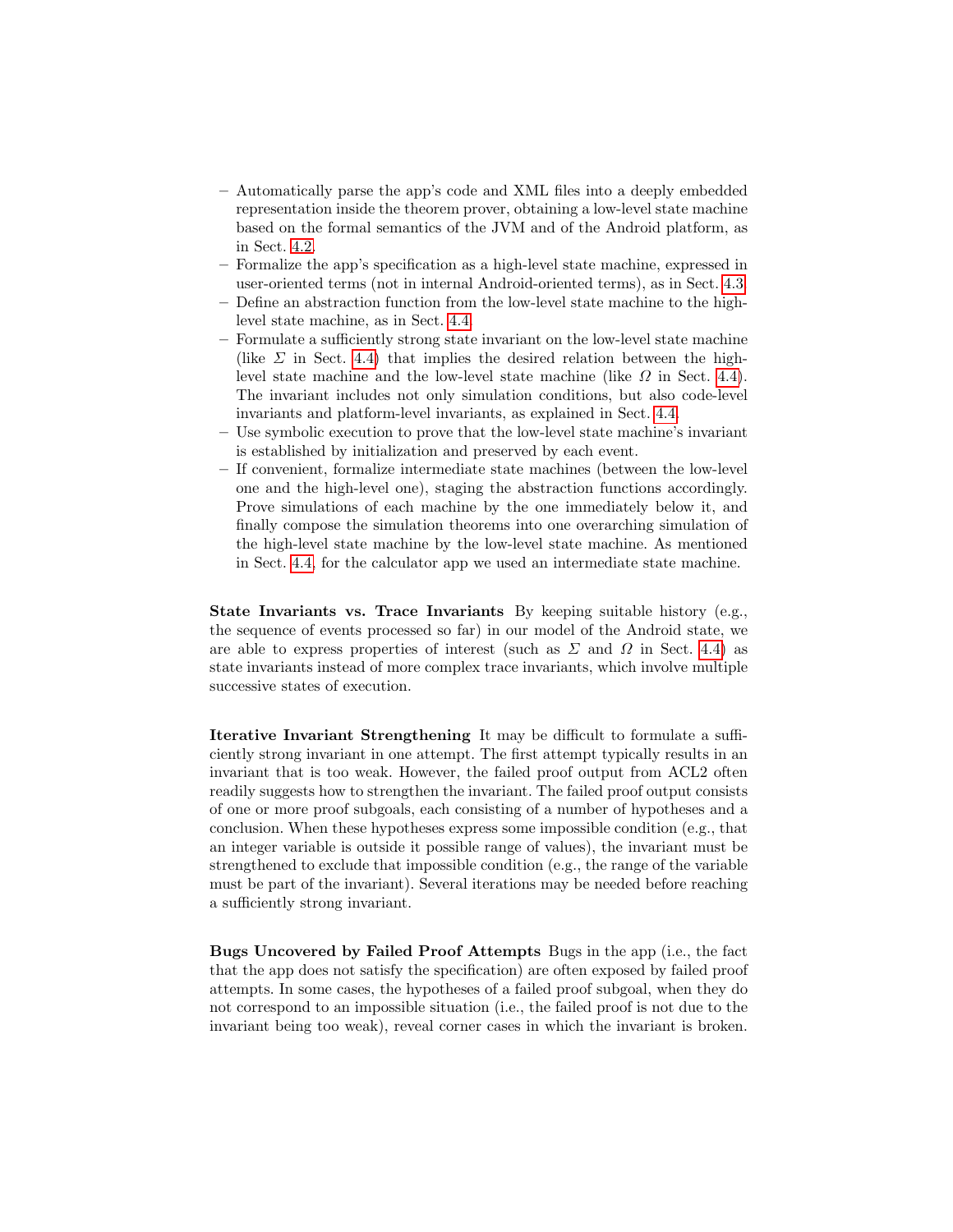This may indicate either a bug in the app or perhaps a need to reformulate the invariant.

An ACL2 Trick There are cases in which failed ACL2 proof subgoals do not explicitly expose the problem, because the ACL2 rewriter rewrites an untrue conclusion to 'false' and replaces it with the negation of one hypothesis—the untrue conclusion has disappeared from the proof subgoal. This happens, for instance, when attempting to prove that some term  $x$  equals a certain constant  $c$ , when instead the term equals some other constant  $c'$ : The goal  $x = c$  is rewritten to 'false' and it disappears. To debug this, we can introduce an uninterpreted nullary function f and attempt to prove  $x = f(.)$ . The new proof attempt will of course fail, but the rewriter will rewrite  $x$  to the correct constant  $c'$ , displaying the failed proof subgoal  $c' = f()$ . Then we can revise our original proof attempt to prove  $x = c'$  instead.

Android Platform Modeling The Android documentation informally describes the interaction of apps with the Android platform, without explicitly describing most of the internal state of the platform, aside from app lifecycle states and similar aspects. Formalizing the Android platform involves creating an explicit model of the internal Android state. In order to do that, we tried to imagine how the implementation could support the behaviors described in the documentation (e.g., maintain a mapping from resource IDs to references to View objects), and defined our state (and transition) model accordingly.

Android API Modeling The large size of the Android API makes its formal modeling challenging. We believe that the best approach to address this challenge is to model the API in a demand-driven fashion, i.e., formalize the API classes and methods as they are needed to verify apps. API methods written entirely in Java need not be explicitly modeled; instead, their code can be symbolically executed along with the app code. However, it may be beneficial to explicitly model API methods that have complex code that may complicate symbolic execution. It should be also noted that, as suggested in [\[6\]](#page-17-14), typical apps use a relatively small "popular" subset of the Android API: thus, it is not necessary to model most of the Android API in order to verify interesting apps.

## 7 Conclusion and Future Work

We have described our ongoing work on formally modeling the Android platform and verifying Android apps. Compared to existing research, our Android model has the highest coverage of Android features, and our Android app verification goes deeper to include proofs of full functional correctness. A major motivation for this work is to ensure the absence of functional malware in apps, which other detection approaches to do not address. Our approach can be used to prove deep properties of apps with high assurance.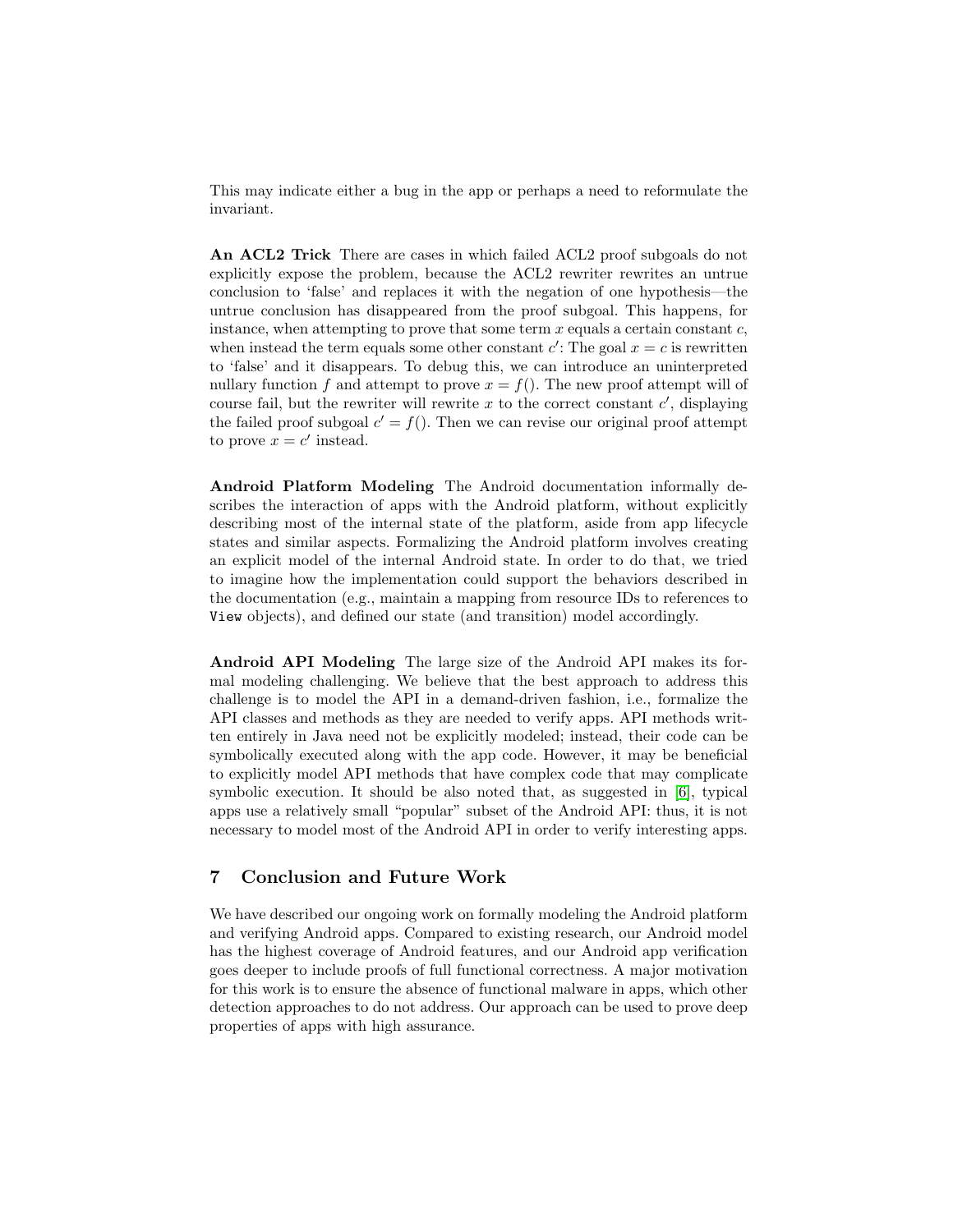The proof methodology described in this paper, based on state machines and simulations, can verify a large class of app properties. But the ACL2 logic and our Android model can express other kinds of assertions over the deeply embedded apps. Examples are program-level properties such as the fact that certain API calls are made only under certain conditions and with certain data, which enables much finer distinctions than coarse Android permissions such as INTERNET. Other examples are hyperproperties (i.e., predicates over multiple executions) [\[8\]](#page-17-17), including security policies like non-interference [\[15\]](#page-17-18), which could express the non-leakage of private user data to network sockets, text messages, and other destinations. To verify these kind of properties, extensions to our proof methodology may be needed, e.g., invariants over multiple states from different execution traces.

We are extending our formal model to cover more Android features and are tackling the verification of larger and more complex apps. We would also like to extend our approach to support reasoning about multiple apps, including their communication via Android's 'intent' mechanism.

Another direction for future research is the modeling and proof of nonfunctional aspects of apps, e.g., to reason about resource usage or covert channels.

## Acknowledgments

This material is based on research sponsored by DARPA under agreement number FA8750-12-X-0110. The U.S. Government is authorized to reproduce and distribute reprints for Governmental purposes notwithstanding any copyright notation thereon.

We would also like to thank Garrin Kimmell, James McDonald, and Allen Goldberg for their helpful reviews of this paper.

## References

- <span id="page-16-2"></span>1. Alessandro Armando, Gabriele Costa, and Alessio Merlo. Formal modeling and reasoning about the Android security framework. In Proc. 7th International Symposium on Trustworthy Global Computing (TGC), volume 8191 of Lecture Notes in Computer Science, 2013.
- <span id="page-16-0"></span>2. Alessandro Armando, Alessio Merlo, Mauro Migliardi, and Luca Verderame. Would you mind forking this process? A denial of service attack on Android (and some countermeasures). In Dimitris Gritzalis, Steven Furnell, and Marianthi Theoharidou, editors, Information Security and Privacy Research, volume 376 of IFIP Advances in Information and Communication Technology. Springer, 2012.
- <span id="page-16-3"></span>3. Thomas Bläsing, Leonid Batyuk, Aubrey-Derrick Schmidt, Seyit Ahmet Camtepe, and Sahin Albayrak. An Android application sandbox system for suspicious software detection. In Proc. 5th International Conference on Malicious and Unwanted Software (Malware), 2010.
- <span id="page-16-1"></span>4. Robert S. Boyer and J Strother Moore. A Computational Logic. Academic Press, 1979.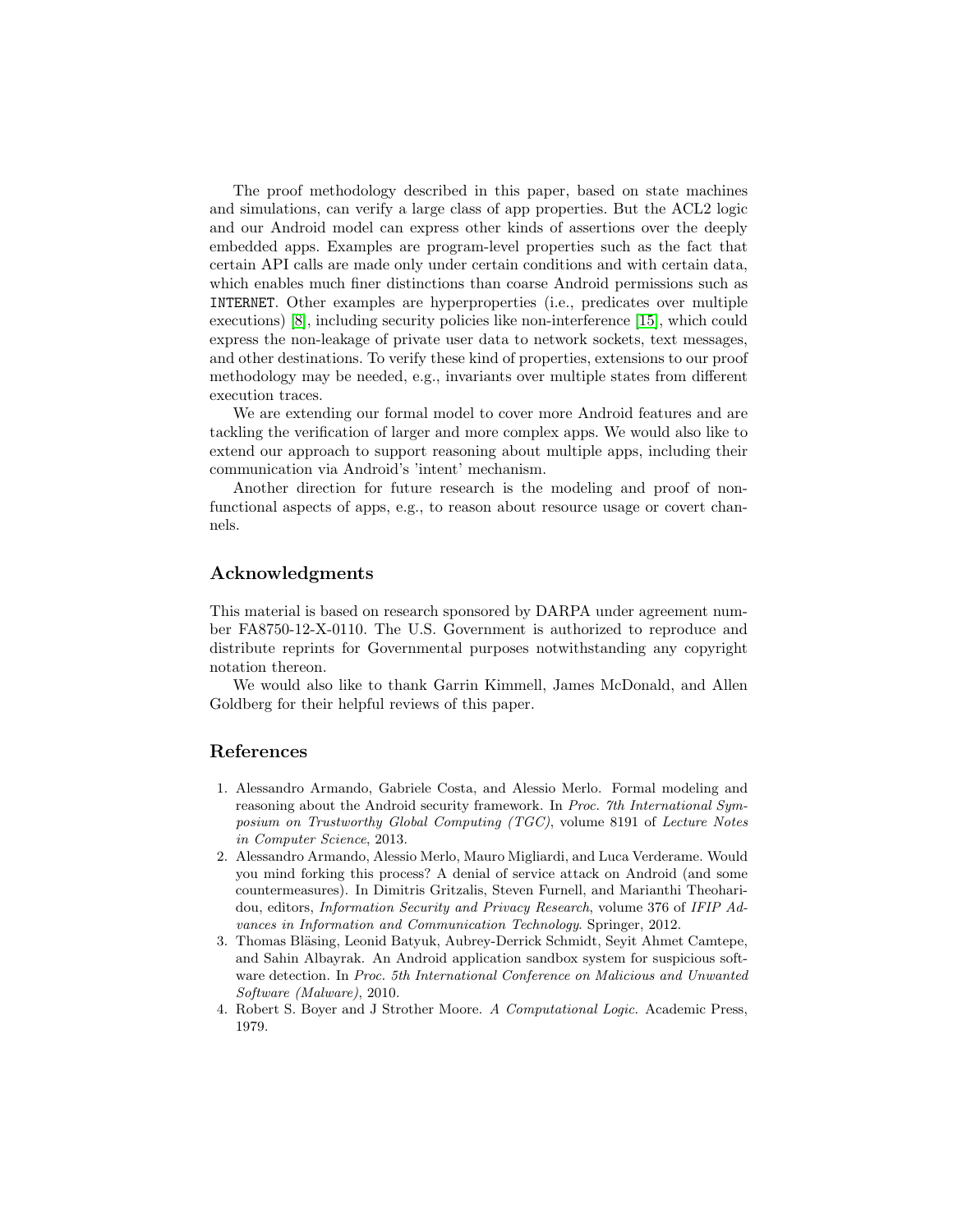- <span id="page-17-10"></span>5. Avik Chaudhuri. Language-based security on Android. In Proc. ACM SIGPLAN Fourth Workshop on Programming Languages and Analysis for Security (PLAS), 2009.
- <span id="page-17-14"></span>6. Kevin Zhijie Chen, Noah Johnson, Vijay D'Silva, Shuaifu Dai, Kyle MacNamara, Tom Magrino, Edward Wu, Martin Rinard, and Dawn Song. Contextual policy enforcement in Android applications with permission event graphs. In Proc. 20th Annual Network and Distributed System Security Symposium (NDSS), 2013.
- <span id="page-17-12"></span>7. Erika Chin, Adrienne Porter Felt, Kate Greenwood, and David Wagner. Analyzing inter-application communication in Android. In Proc. 9th International Conference on Mobile Systems, Applications, and Services (MobiSys), 2011.
- <span id="page-17-17"></span>8. Michael Clarkson and Fred Schneider. Hyperproperties. Journal of Computer Security, 18(6):1157–1210, 2010.
- <span id="page-17-4"></span>9. DARPA Information Innovation Office. Automated program analysis for cybersecurity (APAC) program. [http://www.darpa.mil/program/](http://www.darpa.mil/program/automated-program-analysis-for-cybersecurity) [automated-program-analysis-for-cybersecurity](http://www.darpa.mil/program/automated-program-analysis-for-cybersecurity).
- <span id="page-17-15"></span>10. William Enck, Peter Gilbert, Seungyeop Han, Vasant Tendulkar, Byung-Gon Chun, Landon P. Cox, Jaeyeon Jung, Patrick McDaniel, and Anmol N. Sheth. Taint-Droid: An information-flow tracking system for realtime privacy monitoring on smartphones. ACM Transactions on Computer Systems (TOCS), 32(2), 2014.
- <span id="page-17-1"></span>11. William Enck, Machigar Ongtang, and Patrick McDaniel. Understanding Android security. IEEE Security & Privacy Magazine,  $7(1)$ , 2009.
- <span id="page-17-0"></span>12. Adrienne Porter Felt, Matthew Finifter, Erika Chin, Steve Hanna, and David Wagner. A survey of mobile malware in the wild. In Proc. ACM CCS Workshop on Security and Privacy in Smartphones and Mobile Devices, 2011.
- <span id="page-17-11"></span>13. Elli Fragkaki, Lujo Bauer, Limin Jia, and David Swasey. Modeling and enhancing Android's permission system. In Proc. 17th European Symposium on Research in Computer Security (ESORICS), volume 7459, 2012.
- <span id="page-17-13"></span>14. Adam Fuchs, Avik Chaudhuri, and Jeffrey Foster. SCanDroid: Automated security certication of Android applications. Technical Report CS-TR-4991, Department of Computer Science, University of Maryland, College Park, 2009.
- <span id="page-17-18"></span>15. Joseph Goguen and José Meseguer. Security policies and security models. In Proc. IEEE Symposium on Security and Privacy, pages 11–20, 1982.
- <span id="page-17-3"></span>16. Michael I. Gordon, Deokhwan Kim, Jeff Perkins, Limei Gilham, Nguyen Nguyen, and Martin Rinard. Information-flow analysis of Android applications in Droid-Safe. In Proc. 21st Annual Network and Distributed System Security Symposium (NDSS), 2014.
- <span id="page-17-8"></span>17. David Harel, Dexter Kozen, and Jerzy Tiuryn. Dynamic Logic. MIT Press, 2000.
- <span id="page-17-5"></span>18. C. A. R. Hoare. Proof of correctness of data representations. Acta Informatica, 1(4):271–281, 1972.
- <span id="page-17-9"></span>19. Jinseong Jeon, Kristopher Micinski, and Jeffrey Foster. SymDroid: Symbolic execution for Dalvik bytecode. Technical Report CS-TR-5022, University of Maryland, College Park, 2012.
- <span id="page-17-6"></span>20. The Java Modeling Language (JML). <http://jmlspecs.org>.
- <span id="page-17-7"></span>21. The KeY project. <http://www.key-project.org>.
- <span id="page-17-16"></span>22. Matthias Lange, Steffen Liebergeld, Adam Lackorzynski, Alexander Warg, and Michael Peter. L4Android: A generic operating system framework for secure smartphones. In Proc. 1st ACM Workshop on Security and Privacy in Smartphones and Mobile Devices (SPSM), 2011.
- <span id="page-17-2"></span>23. Tim Lindholm, Frank Yellin, Gilad Bracha, and Alex Buckley. The Java Virtual Machine Specification – Java SE 8 Edition. March 2014. [http://docs.oracle.](http://docs.oracle.com/javase/specs/jvms/se8/html) [com/javase/specs/jvms/se8/html](http://docs.oracle.com/javase/specs/jvms/se8/html).